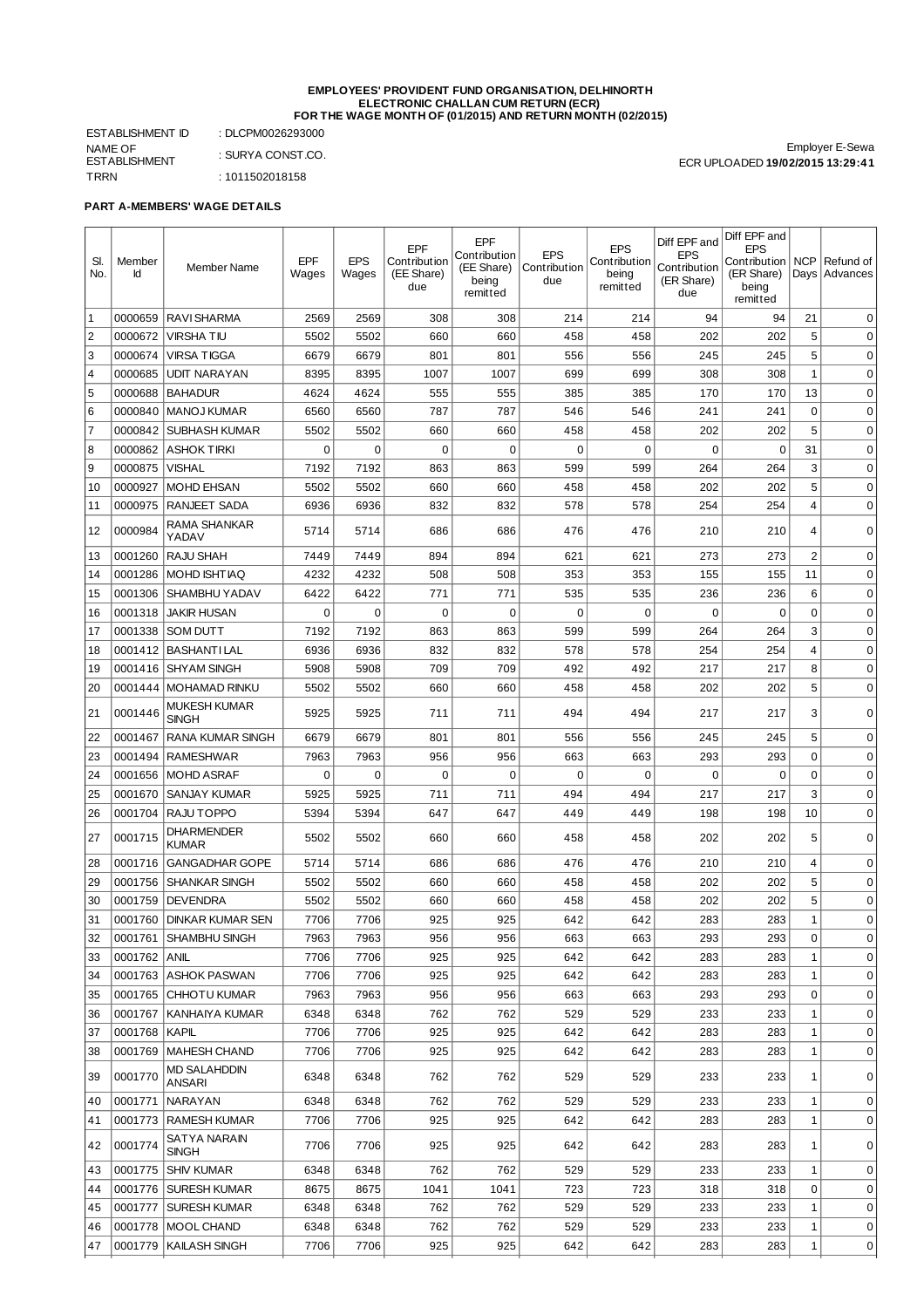| 48  |                    | 0001780 RAMAN KUMAR              | 6348                | 6348                     | 762                | 762                | 529 | 529         | 233      | 233      | 1                 | 0                          |
|-----|--------------------|----------------------------------|---------------------|--------------------------|--------------------|--------------------|-----|-------------|----------|----------|-------------------|----------------------------|
| 49  | 0001781            | <b>UDAY KUMAR SINGH</b>          | 7706                | 7706                     | 925                | 925                | 642 | 642         | 283      | 283      | $\mathbf{1}$      | $\mathbf 0$                |
| 50  | 0001783            | YOGESH KUMAR                     | 7706                | 7706                     | 925                | 925                | 642 | 642         | 283      | 283      | $\mathbf{1}$      | $\mathbf 0$                |
| 51  | 0001784            | <b>HIRA</b>                      | 7963                | 7963                     | 956                | 956                | 663 | 663         | 293      | 293      | $\mathbf 0$       | $\mathbf 0$                |
| 52  | 0001785            | <b>ANANDI SINGH</b>              | 7963                | 7963                     | 956                | 956                | 663 | 663         | 293      | 293      | $\mathbf 0$       | $\mathbf 0$                |
| 53  | 0001786            | <b>OM PARKASH</b>                | 6348                | 6348                     | 762                | 762                | 529 | 529         | 233      | 233      | 1                 | 0                          |
| 54  | 0001787            | <b>BHERO</b>                     | 6348                | 6348                     | 762                | 762                | 529 | 529         | 233      | 233      | $\mathbf{1}$      | $\mathbf 0$                |
| 55  | 0001788            | <b>RAJPAL</b>                    | 7706                | 7706                     | 925                | 925                | 642 | 642         | 283      | 283      | $\mathbf{1}$      | 0                          |
| 56  | 0001789            | <b>LAXMAN SINGH</b>              | 6348                | 6348                     | 762                | 762                | 529 | 529         | 233      | 233      | $\mathbf{1}$      | $\mathbf 0$                |
| 57  | 0001790            | <b>NARAYAN SINGH</b>             | 7963                | 7963                     | 956                | 956                | 663 | 663         | 293      | 293      | $\mathbf 0$       | $\mathbf 0$                |
| 58  | 0001791            | <b>KANHAIYA KUMAR</b>            | 7706                | 7706                     | 925                | 925                | 642 | 642         | 283      | 283      | $\mathbf{1}$      | $\mathbf 0$                |
| 59  | 0001793            | PAWAN KUMAR                      | 6560                | 6560                     | 787                | 787                | 546 | 546         | 241      | 241      | $\mathbf 0$       | $\mathbf 0$                |
| 60  | 0001794            | <b>DEEPAK KUMAR</b>              | 7706                | 7706                     | 925                | 925                | 642 | 642         | 283      | 283      | $\mathbf{1}$      | $\mathbf 0$                |
| 61  | 0001795            | PAWAN KUMAR                      | 7706                | 7706                     | 925                | 925                | 642 | 642         | 283      | 283      | $\mathbf{1}$      | $\mathbf 0$                |
| 62  | 0001796            | <b>SUDHIR</b>                    | 6348                | 6348                     | 762                | 762                | 529 | 529         | 233      | 233      | $\mathbf 1$       | $\mathbf 0$                |
| 63  | 0001797            | <b>ABDUL RASHID</b>              | 8395                | 8395                     | 1007               | 1007               | 699 | 699         | 308      | 308      | $\mathbf 1$       | $\mathbf 0$                |
| 64  | 0001798            | <b>ARJUN PARSAD</b>              | 7706                | 7706                     | 925                | 925                | 642 | 642         | 283      | 283      | $\mathbf 1$       | $\mathbf 0$                |
| 65  | 0001799            | <b>UMESH MANJHI</b>              | 7706                | 7706                     | 925                | 925                | 642 | 642         | 283      | 283      | $\mathbf 1$       | $\mathbf 0$                |
|     |                    | YOGENDER KUMAR                   |                     |                          |                    |                    |     |             |          |          |                   |                            |
| 66  | 0001800            | <b>SINGH</b>                     | 8675                | 8675                     | 1041               | 1041               | 723 | 723         | 318      | 318      | $\mathbf 0$       | $\mathbf 0$                |
| 67  | 0001801            | <b>MUKESH SINGH</b>              | 7963                | 7963                     | 956                | 956                | 663 | 663         | 293      | 293      | 0                 | $\mathbf 0$                |
| 68  | 0001802            | SANJAY YADAV                     | 6348                | 6348                     | 762                | 762                | 529 | 529         | 233      | 233      | $\mathbf{1}$      | 0                          |
| 69  | 0001803            | <b>BABLU</b>                     | 6348                | 6348                     | 762                | 762                | 529 | 529         | 233      | 233      | $\mathbf{1}$      | $\mathbf 0$                |
| 70  | 0001804            | <b>YOGENDER</b>                  | 6348                | 6348                     | 762                | 762                | 529 | 529         | 233      | 233      | $\mathbf{1}$      | $\mathbf 0$                |
| 71  | 0001805            | <b>SHANKAR SINGH</b>             | 7963                | 7963                     | 956                | 956                | 663 | 663         | 293      | 293      | $\mathbf 0$       | $\mathbf 0$                |
| 72  | 0001807            | <b>ASHOK KUMAR</b>               | 6348                | 6348                     | 762                | 762                | 529 | 529         | 233      | 233      | $\mathbf 1$       | $\mathbf 0$                |
| 73  | 0001808            | <b>GOVIND</b>                    | 7706                | 7706                     | 925                | 925                | 642 | 642         | 283      | 283      | $\mathbf 1$       | $\mathbf 0$                |
| 74  | 0001810            | <b>ANIL</b>                      | 6560                | 6560                     | 787                | 787                | 546 | 546         | 241      | 241      | 0                 | $\mathbf 0$                |
| 75  | 0001811            | <b>BIJENDER</b>                  | 6348                | 6348                     | 762                | 762                | 529 | 529         | 233      | 233      | 1                 | $\mathbf 0$                |
| 76  | 0001812            | PARDEEP KUMAR                    | 7963                | 7963                     | 956                | 956                | 663 | 663         | 293      | 293      | 0                 | $\mathbf 0$                |
| 77  | 0001813            | <b>GAUTAM KUMAR</b>              | 7706                | 7706                     | 925                | 925                | 642 | 642         | 283      | 283      | 1                 | $\mathbf 0$                |
| 78  | 0001814            | <b>VINOD</b>                     | 6348                | 6348                     | 762                | 762                | 529 | 529         | 233      | 233      | 1                 | $\mathbf 0$                |
|     |                    | OM PRAKASH                       |                     |                          |                    |                    |     |             |          |          |                   |                            |
| 79  | 0001816            | <b>PADARIA</b>                   | 6348                | 6348                     | 762                | 762                | 529 | 529         | 233      | 233      | $\mathbf 1$       | $\mathbf 0$                |
| 80  | 0001817            | <b>CHANDRASHEKHAR</b><br>KU. SEN | 6348                | 6348                     | 762                | 762                | 529 | 529         | 233      | 233      | 1                 | 0                          |
| 81  | 0001818            | ANGAD YADAV                      | 8675                | 8675                     | 1041               | 1041               | 723 | 723         | 318      | 318      | 0                 | 0                          |
| 82  | 0001819            | <b>RAMBIR</b>                    | 6560                | 6560                     | 787                | 787                | 546 | 546         | 241      | 241      | $\Omega$          | 0                          |
| 83  | 0001821   RAJESH   |                                  | 6348                | 6348                     | 762                | 762                | 529 | 529         | 233      | 233      | 1                 | 0                          |
| 84  | 0001822            | SATENDRA SINGH                   | 6348                | 6348                     | 762                | 762                | 529 | 529         | 233      | 233      | 1                 | $\mathbf 0$                |
| 85  | 0001823            | SUSHIL KANT JHA                  | 6560                | 6560                     | 787                | 787                | 546 | 546         | 241      | 241      | 0                 | 0                          |
| 86  | 0001824            | <b>JASWANT</b>                   | 6348                | 6348                     | 762                | 762                | 529 | 529         | 233      | 233      | 1                 | $\mathbf 0$                |
| 87  | 0001825            | <b>RAMESH THAKUR</b>             | 7706                | 7706                     | 925                | 925                | 642 | 642         | 283      | 283      | 1                 | $\mathbf 0$                |
|     |                    |                                  |                     |                          |                    |                    |     |             |          |          |                   |                            |
| 88  | 0001826<br>0001827 | PAPPU KUMAR RAI<br>PINTU SINGH   | $\mathbf 0$<br>7963 | $\boldsymbol{0}$<br>7963 | $\mathbf 0$<br>956 | $\mathbf 0$<br>956 | 0   | $\mathbf 0$ | 0<br>293 | 0<br>293 | 31<br>$\mathbf 0$ | $\mathbf 0$<br>$\mathbf 0$ |
| 89  | 0001828            |                                  |                     |                          | 787                | 787                | 663 | 663         |          |          | $\mathbf 0$       | $\mathbf 0$                |
| 90  | 0001829            | RADHEY SHYAM                     | 6560                | 6560                     | 787                | 787                | 546 | 546         | 241      | 241      |                   | $\mathbf 0$                |
| 91  |                    | <b>SARWAN KUMAR</b>              | 6560                | 6560                     |                    |                    | 546 | 546         | 241      | 241      | 0                 |                            |
| 92  | 0001830            | <b>RAM KUMAR</b>                 | 7963                | 7963                     | 956                | 956                | 663 | 663         | 293      | 293      | 0                 | 0                          |
| 93  | 0001831            | PANCHU MANDAL                    | 7706                | 7706                     | 925                | 925                | 642 | 642         | 283      | 283      | 1                 | 0                          |
| 94  | 0001832            | <b>GUDDU SINGH</b>               | 7706                | 7706                     | 925                | 925                | 642 | 642         | 283      | 283      | 1                 | 0                          |
| 95  | 0001833            | KAILASH SHARMA                   | 6348                | 6348                     | 762                | 762                | 529 | 529         | 233      | 233      | 1                 | 0                          |
| 96  | 0001834            | RAJAN KUMAR                      | 6348                | 6348                     | 762                | 762                | 529 | 529         | 233      | 233      | 1                 | 0                          |
| 97  | 0001835            | <b>KIRPAL SINGH</b>              | 7706                | 7706                     | 925                | 925                | 642 | 642         | 283      | 283      | 1                 | 0                          |
| 98  | 0001836            | BALMAKUND                        | 7963                | 7963                     | 956                | 956                | 663 | 663         | 293      | 293      | 0                 | $\mathbf 0$                |
| 99  | 0001837            | <b>RAM SINGH</b>                 | 6348                | 6348                     | 762                | 762                | 529 | 529         | 233      | 233      | 1                 | $\mathbf 0$                |
| 100 | 0001839            | BHUPENDER                        | 6348                | 6348                     | 762                | 762                | 529 | 529         | 233      | 233      | 1                 | $\mathbf 0$                |
| 101 |                    | 0001842 SIT ARAM SINGH           | 7706                | 7706                     | 925                | 925                | 642 | 642         | 283      | 283      | $\mathbf 1$       | $\mathbf 0$                |
| 102 |                    | 0001843 REMENDRA                 | 7963                | 7963                     | 956                | 956                | 663 | 663         | 293      | 293      | $\mathbf 0$       | $\mathbf 0$                |
| 103 |                    | 0001845   SHASHANK SHEKHAR       | 6348                | 6348                     | 762                | 762                | 529 | 529         | 233      | 233      | $\mathbf{1}$      | $\mathbf 0$                |
| 104 | 0001846            | JIT ENDRA PRASAD<br>GUPTA        | 6348                | 6348                     | 762                | 762                | 529 | 529         | 233      | 233      | 1                 | 0                          |
| 105 | 0001847            | SHYAM SUNDER                     | 7706                | 7706                     | 925                | 925                | 642 | 642         | 283      | 283      | 1                 | 0                          |
| 106 | 0001848            | <b>MANOJ SINGH</b>               | 6560                | 6560                     | 787                | 787                | 546 | 546         | 241      | 241      | 0                 | 0                          |
| 107 | 0001852            | ANIL MANDAL                      | 6348                | 6348                     | 762                | 762                | 529 | 529         | 233      | 233      | 1                 | 0                          |
| 108 | 0001853            | <b>BIRENDRA MANDAL</b>           | 6348                | 6348                     | 762                | 762                | 529 | 529         | 233      | 233      | 1                 | 0                          |
| 109 | 0001854            | <b>MANOJ</b>                     | 7963                | 7963                     | 956                | 956                | 663 | 663         | 293      | 293      | 0                 | 0                          |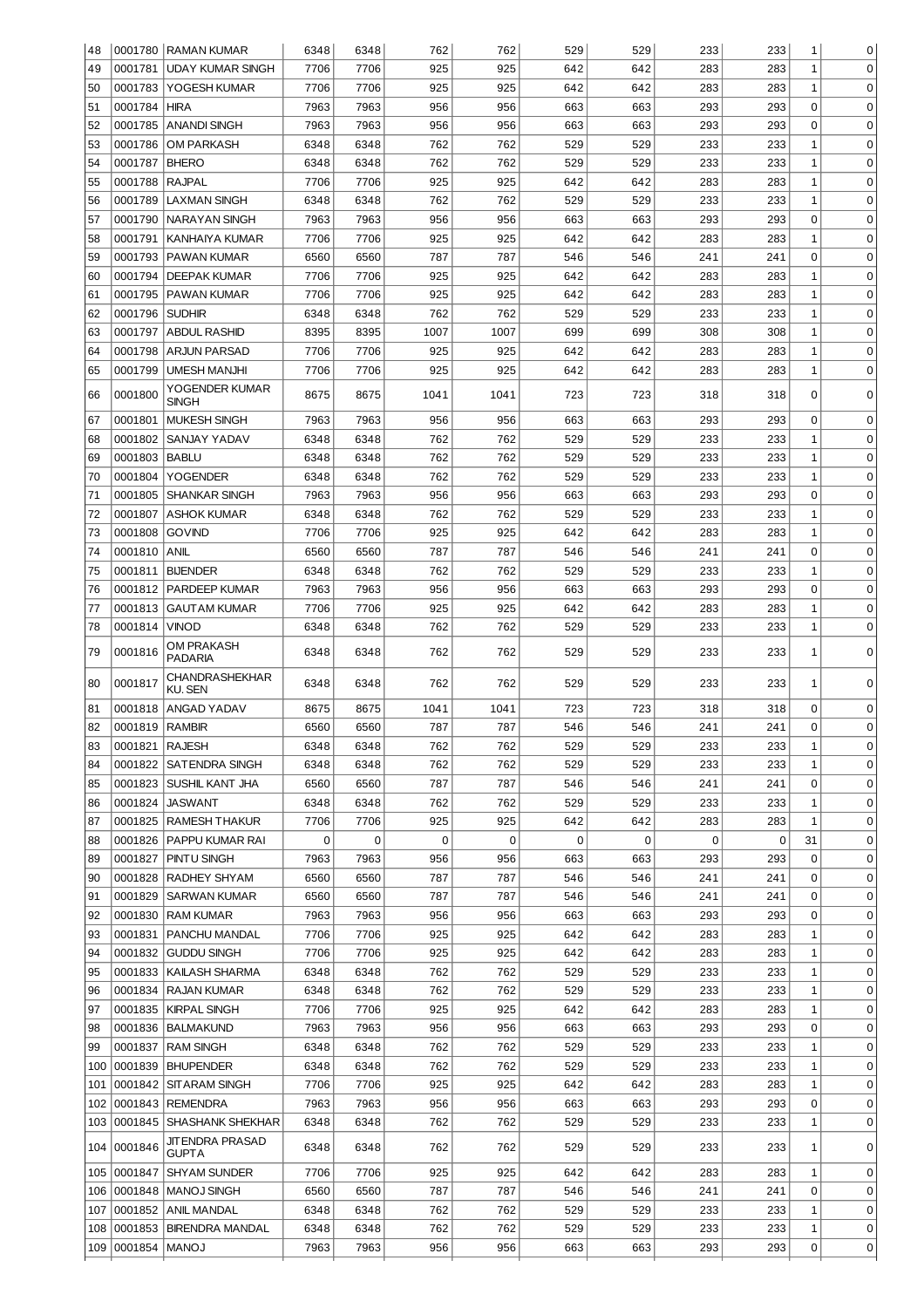|     |              | 110 0001866 RATAN ROY                        | 7963     | 7963        | 956      | 956      | 663      | 663      | 293         | 293      | $\mathbf 0$      | $\mathbf 0$ |
|-----|--------------|----------------------------------------------|----------|-------------|----------|----------|----------|----------|-------------|----------|------------------|-------------|
| 111 | 0001871      | <b>CHHOTU TIGGA</b>                          | 1481     | 1481        | 178      | 178      | 123      | 123      | 55          | 55       | 24               | $\mathbf 0$ |
| 112 | 0001873      | <b>SUNIL GOPE</b>                            | 2116     | 2116        | 254      | 254      | 176      | 176      | 78          | 78       | 21               | $\mathbf 0$ |
| 113 | 0001893      | <b>RAJIV KUMAR</b>                           | 6560     | 6560        | 787      | 787      | 546      | 546      | 241         | 241      | $\mathbf 0$      | $\mathbf 0$ |
| 114 | 0001894      | SUBHASH KUMAR                                | 6560     | 6560        | 787      | 787      | 546      | 546      | 241         | 241      | $\Omega$         | $\mathbf 0$ |
| 115 | 0001895      | PRASHANTA KR<br><b>MEHATA</b>                | 6560     | 6560        | 787      | 787      | 546      | 546      | 241         | 241      | $\mathbf 0$      | $\mathbf 0$ |
| 116 | 0001896      | <b>RAMAKANT</b>                              | 6560     | 6560        | 787      | 787      | 546      | 546      | 241         | 241      | $\Omega$         | $\mathbf 0$ |
| 117 | 0002031      | <b>SHAN BABU</b>                             | $\Omega$ | $\Omega$    | $\Omega$ | $\Omega$ | $\Omega$ | $\Omega$ | 0           | $\Omega$ | 31               | $\mathbf 0$ |
| 118 | 0002032      | <b>MANOJ KARWA</b>                           | 1481     | 1481        | 178      | 178      | 123      | 123      | 55          | 55       | 24               | $\mathbf 0$ |
| 119 | 0002036      | <b>MANTU MANJHI</b>                          | 7963     | 7963        | 956      | 956      | 663      | 663      | 293         | 293      | $\mathbf 0$      | $\mathbf 0$ |
| 120 | 0002040      | <b>MUNENDRA</b>                              | 6560     | 6560        | 787      | 787      | 546      | 546      | 241         | 241      | $\mathbf 0$      | $\mathbf 0$ |
| 121 | 0002041      | SAURABH SINGH<br>YADAV                       | 6560     | 6560        | 787      | 787      | 546      | 546      | 241         | 241      | $\Omega$         | $\Omega$    |
| 122 |              | 0002043 BRIJESH GUPTA                        | $\Omega$ | $\mathbf 0$ | $\Omega$ | $\Omega$ | $\Omega$ | $\Omega$ | $\mathbf 0$ | 0        | 31               | $\mathbf 0$ |
| 123 |              | 0002044  AJAY SINGH                          | 6560     | 6560        | 787      | 787      | 546      | 546      | 241         | 241      | $\Omega$         | $\mathbf 0$ |
| 124 | 0002061      | <b>JIT ENDRA KUMAR</b>                       | 6936     | 6936        | 832      | 832      | 578      | 578      | 254         | 254      | $\Omega$         | $\mathbf 0$ |
| 125 | 0001516      | MAHESH RANCHHOD<br>CHAUDHARI                 | 6468     | 6468        | 776      | 776      | 539      | 539      | 237         | 237      | $\overline{c}$   | $\mathbf 0$ |
| 126 | 0001517      | ARVIND MACHINDRA<br>SONAWANE                 | 6914     | 6914        | 830      | 830      | 576      | 576      | 254         | 254      | $\mathbf 0$      | $\mathbf 0$ |
| 127 | 0001518      | PRAKASH<br><b>SAMADHAN DIGHE</b>             | 6914     | 6914        | 830      | 830      | 576      | 576      | 254         | 254      | $\mathbf 0$      | $\mathbf 0$ |
| 128 | 0001519      | PRAVIN VASANT<br>PATIL                       | 7714     | 7714        | 926      | 926      | 643      | 643      | 283         | 283      | $\mathbf 0$      | 0           |
| 129 | 0001523      | <b>PRALHAD R PATIL</b>                       | 7714     | 7714        | 926      | 926      | 643      | 643      | 283         | 283      | $\mathbf 0$      | $\mathbf 0$ |
| 130 | 0001524      | YUVARAJ SAPKALE                              | 6914     | 6914        | 830      | 830      | 576      | 576      | 254         | 254      | $\Omega$         | 0           |
|     | 131 0001525  | <b>ISHRWAR ABHIMAN</b><br><b>SAPKALE</b>     | 7714     | 7714        | 926      | 926      | 643      | 643      | 283         | 283      | $\Omega$         | $\mathbf 0$ |
|     | 132 0001526  | SACHIN EKANATH<br>WANI                       | 7714     | 7714        | 926      | 926      | 643      | 643      | 283         | 283      | $\Omega$         | 0           |
|     | 133 0001527  | CHINTAMAN ASHOK<br><b>CHAUDHARI</b>          | 7714     | 7714        | 926      | 926      | 643      | 643      | 283         | 283      | $\mathbf 0$      | $\mathbf 0$ |
|     | 134 0001528  | <b>UDAY KUMAR</b><br><b>VASUDEO PATIL</b>    | 6914     | 6914        | 830      | 830      | 576      | 576      | 254         | 254      | $\Omega$         | $\mathbf 0$ |
|     | 135 0001530  | <b>VASUDEV</b><br><b>DHARAMRAJ</b>           | 6914     | 6914        | 830      | 830      | 576      | 576      | 254         | 254      | 0                | 0           |
|     | 136 0001531  | DHANGAR<br>SIDDIK ISMAIL TELI                | 6914     | 6914        | 830      | 830      | 576      | 576      | 254         | 254      | $\mathbf 0$      | $\mathbf 0$ |
| 137 | 0001532      | RAVINDRA DAGDU<br>DHANGAR                    | 6914     | 6914        | 830      | 830      | 576      | 576      | 254         | 254      | $\mathbf 0$      | $\mathbf 0$ |
|     | 138 0001533  | NARENDRA<br>CHANDRAKANTPATIL                 | 7465     | 7465        | 896      | 896      | 622      | 622      | 274         | 274      | 1                | 0           |
|     | 139 0001534  | SUNIL DEVCHANDRA<br><b>BARI</b>              | 7714     | 7714        | 926      | 926      | 643      | 643      | 283         | 283      | $\mathbf 0$      | 0           |
|     | 140 0001536  | MALI SANJAY<br><b>DAULAT</b>                 | 6914     | 6914        | 830      | 830      | 576      | 576      | 254         | 254      | $\mathbf 0$      | $\mathbf 0$ |
|     | 141 0001537  | CHET AN SUNIL<br><b>SONAR</b>                | 6914     | 6914        | 830      | 830      | 576      | 576      | 254         | 254      | $\mathbf 0$      | 0           |
|     | 142 0001541  | PANKAJ PANDURANG<br>PATIL                    | 7714     | 7714        | 926      | 926      | 643      | 643      | 283         | 283      | 0                | 0           |
|     | 143 0001542  | SHEKHAR KISHOR<br>UPADHYE                    | 7714     | 7714        | 926      | 926      | 643      | 643      | 283         | 283      | $\mathbf 0$      | $\mathbf 0$ |
|     | 144 0001543  | SUJENDRA SHALIGRA<br>SARODE                  | 6914     | 6914        | 830      | 830      | 576      | 576      | 254         | 254      | $\mathbf 0$      | $\mathbf 0$ |
|     | 145 0001545  | NILESH MURLIDHAR<br><b>MORE</b>              | 7714     | 7714        | 926      | 926      | 643      | 643      | 283         | 283      | 0                | 0           |
|     | 146 0001546  | RAMESH DHONDU<br>KOLI                        | 6719     | 6719        | 806      | 806      | 560      | 560      | 246         | 246      | $\overline{4}$   | $\mathbf 0$ |
|     | 147  0001547 | <b>MANIK SHANT ARAM</b><br>SONAVANE          | 7714     | 7714        | 926      | 926      | 643      | 643      | 283         | 283      | 0                | 0           |
|     | 148 0001548  | MUKESH MOHAN<br>SAVALE                       | 7714     | 7714        | 926      | 926      | 643      | 643      | 283         | 283      | $\mathbf 0$      | $\mathbf 0$ |
|     | 149 0001549  | <b>PRADIP</b><br><b>RAMACHANDRA</b><br>PATIL | 7714     | 7714        | 926      | 926      | 643      | 643      | 283         | 283      | 0                | $\mathbf 0$ |
|     | 150 0001551  | SAMADHAN ARUN<br>PATIL                       | 7714     | 7714        | 926      | 926      | 643      | 643      | 283         | 283      | $\mathbf 0$      | $\mathbf 0$ |
|     | 151 0001556  | KHEMCHAND C<br><b>CHAUDHARI</b>              | 6914     | 6914        | 830      | 830      | 576      | 576      | 254         | 254      | $\mathbf 0$      | $\mathbf 0$ |
|     | 152 0001558  | DATTATRAY C<br>CHAUDHARI                     | 7714     | 7714        | 926      | 926      | 643      | 643      | 283         | 283      | $\mathbf 0$      | $\mathbf 0$ |
|     | 153 0001559  | VILAS PRALHAD<br>SURWADE                     | 6914     | 6914        | 830      | 830      | 576      | 576      | 254         | 254      | $\boldsymbol{0}$ | 0           |
|     |              | <b>PANKAJ</b>                                |          |             |          |          |          |          |             |          |                  |             |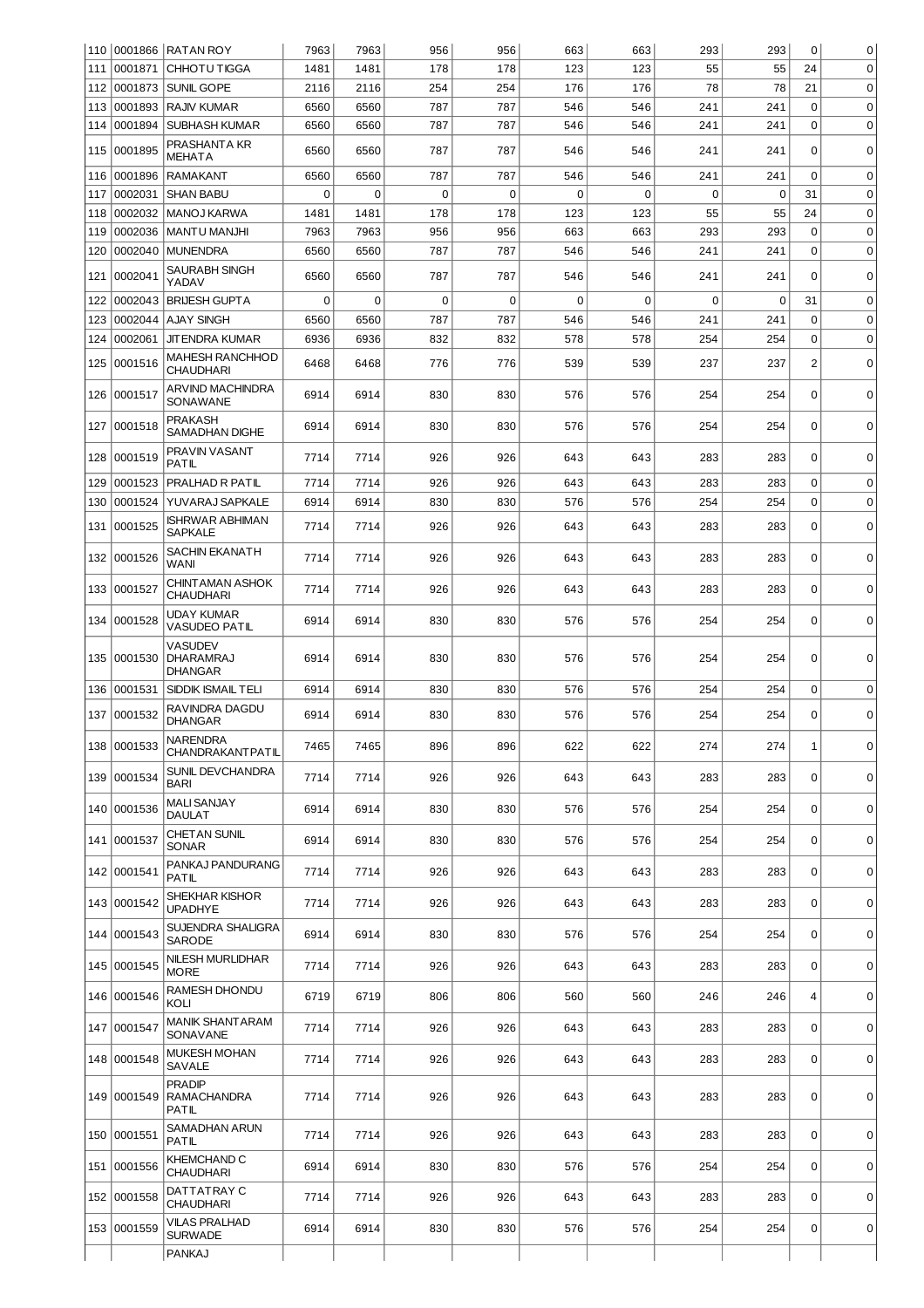|     |              | 154   0001562   VISHWANATH<br><b>JADHAV</b>          | 6914 | 6914        | 830 | 830 | 576 | 576         | 254 | 254 | 0                | 0           |
|-----|--------------|------------------------------------------------------|------|-------------|-----|-----|-----|-------------|-----|-----|------------------|-------------|
|     | 155 0001563  | ANIL RAGHUNATH<br>PATIL                              | 7714 | 7714        | 926 | 926 | 643 | 643         | 283 | 283 | $\mathbf 0$      | $\mathbf 0$ |
| 156 | 0001564      | SAMADHAN ARUN<br>PATIL                               | 6914 | 6914        | 830 | 830 | 576 | 576         | 254 | 254 | $\mathbf 0$      | $\mathbf 0$ |
| 157 | 0001565      | DHANASHAM<br><b>LAXMAN SONVANE</b>                   | 7714 | 7714        | 926 | 926 | 643 | 643         | 283 | 283 | $\mathbf 0$      | $\pmb{0}$   |
| 158 | 0001566      | SANJAY SHANKAR<br>BARI                               | 6914 | 6914        | 830 | 830 | 576 | 576         | 254 | 254 | $\mathbf 0$      | $\mathbf 0$ |
| 159 | 0001567      | GOKUL BHARAT<br><b>PATIL</b>                         | 6914 | 6914        | 830 | 830 | 576 | 576         | 254 | 254 | $\mathbf 0$      | $\mathbf 0$ |
|     | 160 0001568  | SACHIN BHAGAVAT<br><b>SAPAKALE</b>                   | 6245 | 6245        | 749 | 749 | 520 | 520         | 229 | 229 | 3                | $\pmb{0}$   |
|     | 161 0001570  | <b>SVAPANIL</b><br><b>BHAGAWAT</b><br><b>KURKURE</b> | 6914 | 6914        | 830 | 830 | 576 | 576         | 254 | 254 | $\mathbf 0$      | $\mathbf 0$ |
| 162 | 0001572      | <b>GOPAL ASHOK PATIL</b>                             | 7714 | 7714        | 926 | 926 | 643 | 643         | 283 | 283 | $\mathbf 0$      | $\mathbf 0$ |
|     | 163 0001573  | BHUSHAN S<br><b>CHAUDHARI</b>                        | 7714 | 7714        | 926 | 926 | 643 | 643         | 283 | 283 | $\mathbf 0$      | $\mathbf 0$ |
| 164 | 0001574      | <b>DIPAK BHAGWAT</b><br><b>FALAK</b>                 | 7714 | 7714        | 926 | 926 | 643 | 643         | 283 | 283 | $\mathbf 0$      | $\mathbf 0$ |
|     | 165 0001575  | <b>BALCHANDRA</b><br><b>MURLIDHARGURAV</b>           | 7714 | 7714        | 926 | 926 | 643 | 643         | 283 | 283 | $\mathbf 0$      | $\mathbf 0$ |
|     | 166 0001576  | MANOJ KUMAR D<br><b>VISHWE</b>                       | 7714 | 7714        | 926 | 926 | 643 | 643         | 283 | 283 | $\Omega$         | $\mathbf 0$ |
|     | 167 0001577  | <b>SAILESH</b><br><b>BHALCHANDRA</b><br>GURAV        | 6914 | 6914        | 830 | 830 | 576 | 576         | 254 | 254 | 0                | $\mathbf 0$ |
| 168 | 0001580      | AMBADAS DHANU<br><b>BADAGUJAR</b>                    | 6914 | 6914        | 830 | 830 | 576 | 576         | 254 | 254 | $\Omega$         | $\mathbf 0$ |
| 169 | 0001583      | ASHOK HARCHAND<br>SONAWANE                           | 7714 | 7714        | 926 | 926 | 643 | 643         | 283 | 283 | $\mathbf 0$      | $\mathbf 0$ |
|     | 170 0001585  | SANTOSH<br>YASMAVANT PATIL                           | 6914 | 6914        | 830 | 830 | 576 | 576         | 254 | 254 | $\mathbf 0$      | $\mathbf 0$ |
| 171 | 0001586      | SK JUBER PINJARI                                     | 7714 | 7714        | 926 | 926 | 643 | 643         | 283 | 283 | $\mathbf 0$      | $\mathbf 0$ |
| 172 | 0001587      | DHANRAJ SUBHASH<br><b>SAPKE</b>                      | 6719 | 6719        | 806 | 806 | 560 | 560         | 246 | 246 | 4                | $\mathbf 0$ |
| 173 | 0001588      | YOGESH DEVCHAND<br><b>BARI</b>                       | 6914 | 6914        | 830 | 830 | 576 | 576         | 254 | 254 | $\mathbf 0$      | $\mathbf 0$ |
| 174 | 0001589      | PHOBI HIMANT                                         | 7714 | $\mathbf 0$ | 926 | 926 | 0   | $\mathbf 0$ | 926 | 926 | $\mathbf 0$      | $\mathbf 0$ |
|     | 175 0001590  | DNYANESHWAR C<br><b>SAPKALE</b>                      | 7714 | 7714        | 926 | 926 | 643 | 643         | 283 | 283 | $\mathbf 0$      | $\mathbf 0$ |
|     | 176  0001591 | <b>HIRAMAN RAMA</b><br>CHAUDHARI                     | 7714 | 7714        | 926 | 926 | 643 | 643         | 283 | 283 | $\Omega$         | 0           |
|     | 177 0001593  | ARUN SAHEBRAO<br>PATIL                               | 7714 | 7714        | 926 | 926 | 643 | 643         | 283 | 283 | $\mathbf 0$      | $\mathbf 0$ |
|     | 178 0001594  | RAJENDRA RAMDAS<br><b>MARATHE</b>                    | 6914 | 6914        | 830 | 830 | 576 | 576         | 254 | 254 | $\Omega$         | $\mathbf 0$ |
|     | 179 0001595  | MOTILAL DHUDAKU<br>PAVAR                             | 7714 | 7714        | 926 | 926 | 643 | 643         | 283 | 283 | $\mathbf 0$      | $\mathbf 0$ |
|     | 180 0001596  | GAJANAN<br>RANGNATH PATIL                            | 6914 | 6914        | 830 | 830 | 576 | 576         | 254 | 254 | $\mathbf 0$      | $\mathbf 0$ |
|     | 181 0001599  | MILIND BHASKAR<br><b>CHAUDHARI</b>                   | 7714 | 7714        | 926 | 926 | 643 | 643         | 283 | 283 | $\mathbf 0$      | $\mathbf 0$ |
|     | 182 0001600  | <b>JIT ENDRA</b><br><b>SURYAVANSHI</b>               | 6470 | 6470        | 776 | 776 | 539 | 539         | 237 | 237 | 5                | $\mathbf 0$ |
|     | 183 0001601  | ADHAR RAMDAS<br><b>BAVISKAR</b>                      | 7714 | 7714        | 926 | 926 | 643 | 643         | 283 | 283 | $\mathbf 0$      | $\mathbf 0$ |
|     | 184 0001602  | <b>GANESH PRAHLAD</b><br>PATIL                       | 6914 | 6914        | 830 | 830 | 576 | 576         | 254 | 254 | $\Omega$         | $\mathbf 0$ |
|     | 185 0001603  | RATILAL ZENDU<br><b>TAYADE</b>                       | 7714 | 7714        | 926 | 926 | 643 | 643         | 283 | 283 | $\mathbf 0$      | $\mathbf 0$ |
|     | 186 0001604  | KAILAS SITARAM<br>KOLI                               | 6914 | 6914        | 830 | 830 | 576 | 576         | 254 | 254 | $\mathbf 0$      | $\mathbf 0$ |
| 187 | 0001605      | <b>HEMANT S WARKE</b>                                | 6914 | 6914        | 830 | 830 | 576 | 576         | 254 | 254 | $\boldsymbol{0}$ | $\mathbf 0$ |
| 188 | 0001607      | JIT ENDRA B RAJPUT                                   | 6914 | 6914        | 830 | 830 | 576 | 576         | 254 | 254 | $\mathbf 0$      | $\mathbf 0$ |
|     | 189 0001608  | SK TEHSEEN IQABAL<br>KHATIK                          | 7714 | 7714        | 926 | 926 | 643 | 643         | 283 | 283 | $\mathbf 0$      | 0           |
|     | 190 0001609  | DIPAK KAPURCHAND<br><b>SHARMA</b>                    | 7714 | 7714        | 926 | 926 | 643 | 643         | 283 | 283 | $\mathbf 0$      | $\mathbf 0$ |
|     | 191 0001610  | NASHIRSHAH<br>KALUSHAH FAKIR                         | 7714 | 7714        | 926 | 926 | 643 | 643         | 283 | 283 | $\mathbf 0$      | $\mathbf 0$ |
|     | 192 0001611  | RAJMAL RAMLAL<br>SHAHAPURE                           | 7714 | 7714        | 926 | 926 | 643 | 643         | 283 | 283 | $\mathbf 0$      | $\mathbf 0$ |
|     | 193 0001613  | JITENDRA PRAHLAD<br><b>SONAR</b>                     | 7714 | 7714        | 926 | 926 | 643 | 643         | 283 | 283 | 0                | 0           |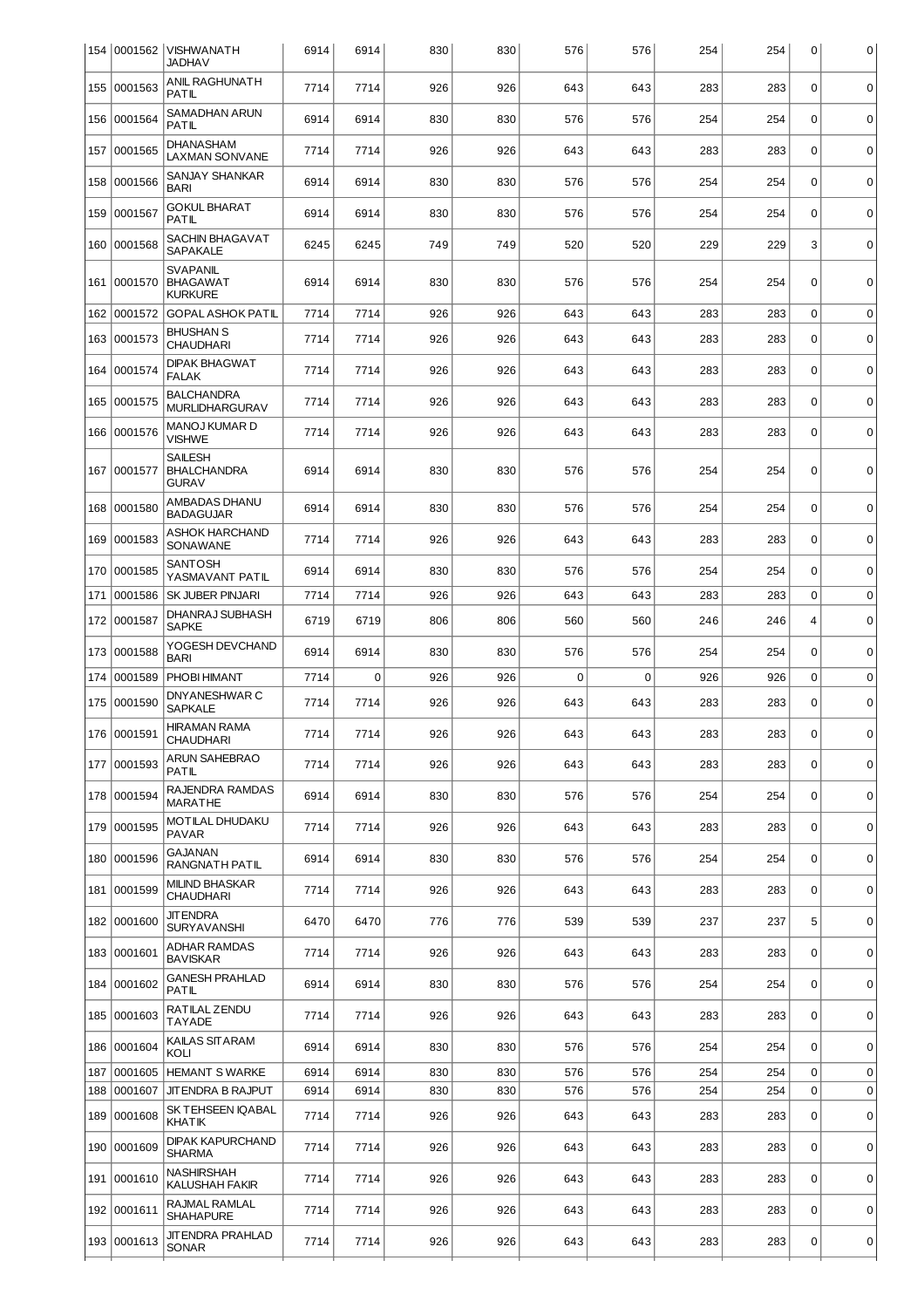| 194 | 0001614                | CHANDRAKANT<br>ASHOK PATIL                                | 7714         | 7714         | 926        | 926        | 643         | 643        | 283        | 283        | $\mathbf 0$      | $\mathbf 0$                |
|-----|------------------------|-----------------------------------------------------------|--------------|--------------|------------|------------|-------------|------------|------------|------------|------------------|----------------------------|
|     | 195  0001616           | KHALILUDDIN J<br>SHAIKH                                   | 7714         | 7714         | 926        | 926        | 643         | 643        | 283        | 283        | $\mathbf 0$      | 0                          |
| 196 | 0001617                | <b>TULSHIRAM VISHNU</b><br><b>TAVDE</b>                   | 7714         | $\mathbf 0$  | 926        | 926        | 0           | 0          | 926        | 926        | $\Omega$         | $\mathbf 0$                |
| 197 | 0001618                | <b>DIGAMBAR</b><br>PRABHAKAR BARI                         | 7714         | 7714         | 926        | 926        | 643         | 643        | 283        | 283        | $\mathbf 0$      | $\mathbf 0$                |
| 198 | 0001619                | <b>HARISH ASHOK NALE</b>                                  | 6914         | 6914         | 830        | 830        | 576         | 576        | 254        | 254        | $\mathbf 0$      | $\mathbf 0$                |
| 199 | 0001620                | SANJAY DEVIDAS<br><b>DHANGAR</b>                          | 6914         | 6914         | 830        | 830        | 576         | 576        | 254        | 254        | $\mathbf 0$      | $\mathbf 0$                |
| 200 | 0001621                | <b>SUNIL PANDURANG</b><br>LAD                             | 7714         | 7714         | 926        | 926        | 643         | 643        | 283        | 283        | $\Omega$         | $\mathbf 0$                |
| 201 | 0001622                | PRAMOD DEVIDAS<br><b>GHUGE</b>                            | 6914         | 6914         | 830        | 830        | 576         | 576        | 254        | 254        | $\mathbf 0$      | $\mathbf 0$                |
| 202 | 0001624                | KRISHNA DAMODAR<br>PATIL                                  | 6914         | 6914         | 830        | 830        | 576         | 576        | 254        | 254        | $\mathbf 0$      | $\mathbf 0$                |
| 203 | 0001627                | PRADEEP LAXMAN<br>PATIL                                   | 7714         | 7714         | 926        | 926        | 643         | 643        | 283        | 283        | $\mathbf 0$      | $\mathbf 0$                |
| 204 | 0001631                | NITIN RAMLAL<br><b>BHAVSAR</b>                            | 7714         | 7714         | 926        | 926        | 643         | 643        | 283        | 283        | $\Omega$         | $\mathbf 0$                |
| 205 | 0001632                | PI VATROVEL EM<br><b>PERUMAL</b>                          | 5226         | 5226         | 627        | 627        | 435         | 435        | 192        | 192        | 10               | $\mathbf 0$                |
| 206 | 0001634                | SHIVAJI GIRDHAR<br>GHODESWAR                              | 7714         | $\mathbf 0$  | 926        | 926        | $\mathbf 0$ | $\Omega$   | 926        | 926        | $\mathbf 0$      | $\mathbf 0$                |
| 207 | 0001635                | <b>ARIF JAVID SHAIKH</b>                                  | 6914         | 6914         | 830        | 830        | 576         | 576        | 254        | 254        | $\mathbf 0$      | $\mathbf 0$                |
| 208 | 0001636                | <b>VISHAL VINOD</b><br>MAHAJAN                            | 5799         | 5799         | 696        | 696        | 483         | 483        | 213        | 213        | 5                | $\mathbf 0$                |
| 209 | 0001637                | <b>ANKUSH</b><br>RAGHUNATH KOLI                           | 7714         | 7714         | 926        | 926        | 643         | 643        | 283        | 283        | $\mathbf 0$      | $\mathbf 0$                |
| 210 | 0001638                | GANESH J<br>NANNAWARE                                     | 7714         | 7714         | 926        | 926        | 643         | 643        | 283        | 283        | $\mathbf 0$      | 0                          |
| 211 | 0001642                | <b>VILAS D KOLI</b>                                       | 7714         | 7714         | 926        | 926        | 643         | 643        | 283        | 283        | $\mathbf 0$      | 0                          |
| 212 | 0001644                | ANIL LAXMAN KOLI                                          | 7714         | 7714         | 926        | 926        | 643         | 643        | 283        | 283        | $\Omega$         | 0                          |
| 213 | 0001645                | SANTOSH ARJUN<br>KOLI                                     | 7714         | 7714         | 926        | 926        | 643         | 643        | 283        | 283        | $\Omega$         | $\mathbf 0$                |
| 214 | 0001667                | <b>MOHD AABID</b>                                         | 7714         | 7714         | 926        | 926        | 643         | 643        | 283        | 283        | $\mathbf 0$      | $\mathbf 0$                |
| 215 | 0001668                | VIJAY SHRIRAM<br>VARDE                                    | 7714         | 7714         | 926        | 926        | 643         | 643        | 283        | 283        | $\mathbf 0$      | $\mathbf 0$                |
|     | 216 0001675            | MOHD NAZIM AB<br>LATEF                                    | 7714         | 7714         | 926        | 926        | 643         | 643        | 283        | 283        | $\mathbf 0$      | $\mathbf 0$                |
| 217 | 0001678                | <b>GANESH VISHANU</b><br>CHAUDHARY                        | 7714         | 7714         | 926        | 926        | 643         | 643        | 283        | 283        | $\Omega$         | $\mathbf 0$                |
|     | 218 0001680            | AVINASH TUKARAM<br><b>SONVANE</b>                         | 7714         | 7714         | 926        | 926        | 643         | 643        | 283        | 283        | 0                | $\overline{0}$             |
|     | 219 0001681            | <b>RAJENDRA S</b><br>SONAWANE                             | 7714         | 7714         | 926        | 926        | 643         | 643        | 283        | 283        | $\mathbf 0$      | 0                          |
|     | 220 0001682            | SURESH VITHTHAL<br>BARI                                   | 7216         | 7216         | 866        | 866        | 601         | 601        | 265        | 265        | $\overline{2}$   | $\mathbf 0$                |
|     | 221 0001684            | ANANDA BHAGWAN<br>PATIL                                   | 7714         | 7714         | 926        | 926        | 643         | 643        | 283        | 283        | 0                | 0                          |
| 222 | 0001685                | SURESH DILIP KOLI                                         | 6914         | 6914         | 830        | 830        | 576         | 576        | 254        | 254        | 0                | 0                          |
| 223 | 0001686                | DYANESHWAR TADE                                           | 5576         | 5576         | 669        | 669        | 464         | 464        | 205        | 205        | 6                | 0                          |
|     | 224 0001687            | <b>ICHCHHARAM</b><br>VITHTHAL BARI                        | 7216         | 7216         | 866        | 866        | 601         | 601        | 265        | 265        | $\overline{2}$   | 0                          |
|     | 225 0001688            | SAMADHAN SUMPDH<br><b>BUGALE</b>                          | 6914         | 6914         | 830        | 830        | 576         | 576        | 254        | 254        | $\mathbf 0$      | 0                          |
| 226 | 0001690                | RATILAL G SUKHADE                                         | 7465         | 7465         | 896        | 896        | 622         | 622        | 274        | 274        | 1                | 0                          |
| 227 | 0001691                | KAILAS BORSE                                              | 7714         | 7714         | 926        | 926        | 643         | 643        | 283        | 283        | $\mathbf 0$      | 0                          |
| 228 | 0001692                | MR.BADRINATH                                              | 7714         | 7714         | 926        | 926        | 643         | 643        | 283        | 283        | $\mathbf 0$      | 0                          |
| 229 | 0001693                | <b>BHIKA BADGUJAR</b>                                     | 7714         | 7714         | 926        | 926        | 643         | 643        | 283        | 283        | $\mathbf 0$      | 0                          |
| 230 | 0001694                | SACHIN LOKHANDE                                           | 6914         | 6914         | 830        | 830        | 576         | 576        | 254        | 254        | $\mathbf 0$      | 0                          |
| 231 | 0001695                | PRASHANT JOSHI                                            | 7714         | 7714         | 926        | 926        | 643         | 643        | 283        | 283        | $\mathbf 0$      | 0                          |
| 232 | 0001697<br>233 0001698 | RAVINDRA CHAVAN<br>GANESH GAUT AM                         | 7216<br>7714 | 7216<br>7714 | 866<br>926 | 866<br>926 | 601<br>643  | 601<br>643 | 265<br>283 | 265<br>283 | 2<br>$\mathbf 0$ | $\mathbf 0$<br>$\mathbf 0$ |
|     |                        | <b>SURWADE</b>                                            |              |              |            |            |             |            |            |            |                  |                            |
| 234 | 0001701                | <b>VIJAY CHAUDHARI</b>                                    | 6914         | 6914         | 830        | 830        | 576         | 576        | 254        | 254        | $\mathbf 0$<br>0 | 0                          |
| 235 | 0001702                | SANTOSH THAKUR                                            | 7714<br>7714 | 7714         | 926<br>926 | 926<br>926 | 643<br>643  | 643<br>643 | 283        | 283<br>283 | 0                | 0<br>0                     |
| 237 | 236 0001703<br>0001706 | <b>KIRAN PATIL</b><br>RAMKRISHNA<br><b>SHRIRAM CHAUDH</b> | 7714         | 7714<br>7714 | 926        | 926        | 643         | 643        | 283<br>283 | 283        | $\mathbf 0$      | $\mathbf 0$                |
|     | 238 0001707            | ANIL BABURAV<br><b>CHAUDHARI</b>                          | 7714         | 7714         | 926        | 926        | 643         | 643        | 283        | 283        | 0                | 0                          |
|     | 239 0001710            | PRAYAG KAPOTA                                             | 7714         | 7714         | 926        | 926        | 643         | 643        | 283        | 283        | 0                | 0                          |
|     |                        |                                                           |              |              |            |            |             |            |            |            |                  |                            |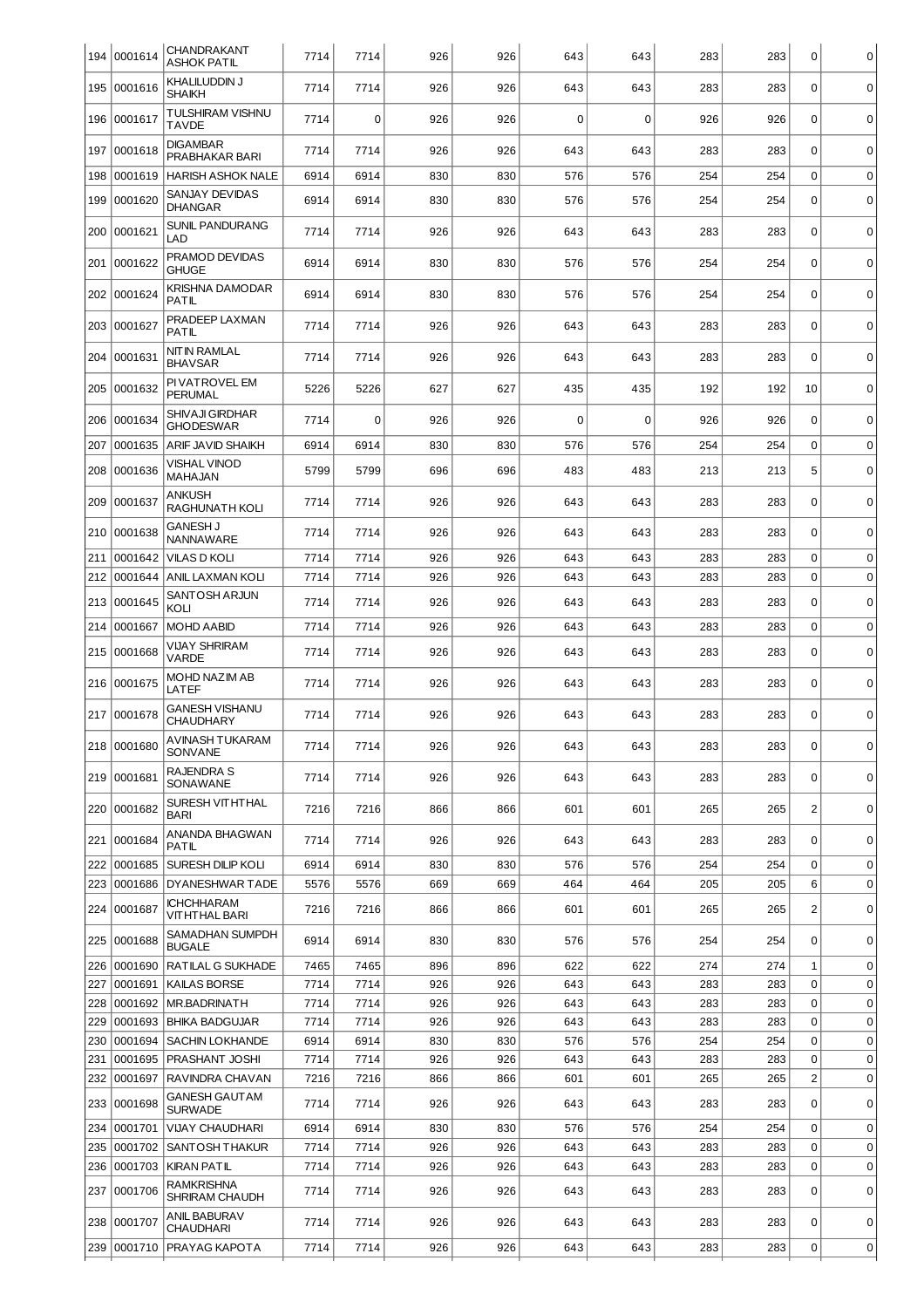|     | 240 0001719   | <b>JAY TANAKU</b><br><b>CHAUDHARI</b>         | 6914        | 6914        | 830         | 830         | 576         | 576         | 254 | 254         | $\mathbf 0$      | 0           |
|-----|---------------|-----------------------------------------------|-------------|-------------|-------------|-------------|-------------|-------------|-----|-------------|------------------|-------------|
| 241 | 0001734       | ARJUN LAXMAN KOLI                             | 6022        | 6022        | 723         | 723         | 502         | 502         | 221 | 221         | 4                | $\mathbf 0$ |
|     | 242 0001740   | <b>RAVINDRA</b><br><b>PRALHADRAO</b><br>KATKA | 7714        | 7714        | 926         | 926         | 643         | 643         | 283 | 283         | $\mathbf 0$      | 0           |
|     | 243 0001743   | VILAS UTTAM<br><b>JADHAV</b>                  | 5474        | 5474        | 657         | 657         | 456         | 456         | 201 | 201         | 9                | $\mathbf 0$ |
|     | 244 0001753   | <b>HEMANT RAMESH</b><br><b>TAMBAT</b>         | 7714        | 7714        | 926         | 926         | 643         | 643         | 283 | 283         | $\mathbf 0$      | $\mathbf 0$ |
| 245 | 0001757       | <b>BORNARE GIRISH</b><br>DATTATRAY            | 6470        | 6470        | 776         | 776         | 539         | 539         | 237 | 237         | 5                | $\mathbf 0$ |
| 246 | 0001838       | <b>VIJAY PRAKASH</b><br>PATIL                 | 6691        | 6691        | 803         | 803         | 557         | 557         | 246 | 246         | 1                | $\mathbf 0$ |
| 247 | 0001844       | <b>GOPAL SONU MALI</b>                        | 7714        | 7714        | 926         | 926         | 643         | 643         | 283 | 283         | $\mathbf 0$      | $\mathbf 0$ |
| 248 | 0001850       | <b>BHAGWAN GAJBHIYE</b>                       | 7714        | 7714        | 926         | 926         | 643         | 643         | 283 | 283         | $\mathbf 0$      | $\mathbf 0$ |
| 249 | 0001851       | SHAIKH MUKHT AR<br>SHAIKH KAD                 | 5799        | 5799        | 696         | 696         | 483         | 483         | 213 | 213         | 5                | $\mathbf 0$ |
| 250 | 0001861       | GAJANAN<br>SHANTARAM PATIL                    | 7714        | 7714        | 926         | 926         | 643         | 643         | 283 | 283         | $\mathbf 0$      | $\mathbf 0$ |
| 251 | 0001862       | KHAN ARSHAD<br><b>AFZAL</b>                   | 7714        | 7714        | 926         | 926         | 643         | 643         | 283 | 283         | $\mathbf 0$      | $\mathbf 0$ |
| 252 | 0001863       | <b>SANDEEP SUBHASH</b><br><b>CHAUDHARI</b>    | 6468        | 6468        | 776         | 776         | 539         | 539         | 237 | 237         | $\overline{c}$   | $\mathbf 0$ |
|     | 253 0001867   | SALMAN KHAN<br><b>MUKHTAR KHAN</b>            | 6914        | 6914        | 830         | 830         | 576         | 576         | 254 | 254         | $\mathbf 0$      | $\mathbf 0$ |
| 254 | 0001868       | SHARAD HIMMAT<br>PATIL                        | 6914        | 6914        | 830         | 830         | 576         | 576         | 254 | 254         | $\Omega$         | $\mathbf 0$ |
| 255 | 0001869       | <b>GAIKWAD JAGDISH</b><br><b>MANOHAR</b>      | 6468        | 6468        | 776         | 776         | 539         | 539         | 237 | 237         | $\overline{c}$   | $\mathbf 0$ |
|     | 256 0001875   | SHAIKH SHABBIR<br>SHAUKAT HU                  | 6914        | 6914        | 830         | 830         | 576         | 576         | 254 | 254         | $\mathbf 0$      | $\mathbf 0$ |
| 257 | 0001878       | YOGESH DAGADU<br><b>KUMBHAR</b>               | 6914        | 6914        | 830         | 830         | 576         | 576         | 254 | 254         | $\Omega$         | $\mathbf 0$ |
| 258 | 0001881       | <b>GOPAL MURLIDHAR</b><br>SONAWANE            | $\mathbf 0$ | 0           | 0           | $\mathbf 0$ | 0           | $\mathbf 0$ | 0   | $\mathbf 0$ | 31               | $\mathbf 0$ |
|     | 259 0001882   | <b>BHAGWAN PANDIT</b><br>KOLI                 | 7714        | 7714        | 926         | 926         | 643         | 643         | 283 | 283         | $\Omega$         | $\mathbf 0$ |
| 260 | 0001883       | ANAND JAYPRAKASH<br><b>BAGUL</b>              | 7714        | 7714        | 926         | 926         | 643         | 643         | 283 | 283         | $\mathbf 0$      | $\mathbf 0$ |
| 261 | 0001884       | NANDARAJ PRAKASH<br><b>MALI</b>               | 6967        | 6967        | 836         | 836         | 580         | 580         | 256 | 256         | 3                | $\mathbf 0$ |
|     | 262 0001885   | AMIN RAZA A<br>SATTAR                         | 6914        | 6914        | 830         | 830         | 576         | 576         | 254 | 254         | $\mathbf 0$      | $\mathbf 0$ |
|     | 263 0001887   | YOGESH PRALHAD<br><b>DHANGER</b>              | 6914        | 6914        | 830         | 830         | 576         | 576         | 254 | 254         | $\mathbf 0$      | $\mathbf 0$ |
|     | 264 0001888   | <b>ABHIJIT S. POL</b>                         | 7714        | 7714        | 926         | 926         | 643         | 643         | 283 | 283         | $\mathbf 0$      | $\mathbf 0$ |
|     | 265 0001889   | <b>MOHAN SHRIRAM</b><br>KOLI                  | 6914        | 6914        | 830         | 830         | 576         | 576         | 254 | 254         | 0                | $\mathbf 0$ |
|     | 266 0001890   | PRAVIN VASANT<br>PATIL                        | $\Omega$    | $\mathbf 0$ | $\mathbf 0$ | $\mathbf 0$ | $\mathbf 0$ | $\mathbf 0$ | 0   | 0           | $\Omega$         | 0           |
|     | 267 0001891   | GANESH UTTAM<br>PATIL                         | 6914        | 6914        | 830         | 830         | 576         | 576         | 254 | 254         | $\mathbf 0$      | $\mathbf 0$ |
|     | 268 0001892   | KUNAL KIRAN TALELE                            | 7714        | 7714        | 926         | 926         | 643         | 643         | 283 | 283         | $\mathbf 0$      | $\mathbf 0$ |
|     | 269 0002037   | SUNIL KRUSHNA<br><b>SAPKALE</b>               | 6914        | 6914        | 830         | 830         | 576         | 576         | 254 | 254         | $\mathbf 0$      | $\mathbf 0$ |
|     | 270  0002038  | <b>AMOL</b><br>CHANDRAMANI<br>TAYADE          | 7714        | 7714        | 926         | 926         | 643         | 643         | 283 | 283         | $\mathbf 0$      | $\mathbf 0$ |
|     | 271 0002039   | LALIT VASANT WANI                             | 6914        | 6914        | 830         | 830         | 576         | 576         | 254 | 254         | $\boldsymbol{0}$ | $\mathbf 0$ |
|     | 272 0002049   | AHIRE RAMKRUSHNA<br>RAJARAM                   | 7714        | 7714        | 926         | 926         | 643         | 643         | 283 | 283         | $\Omega$         | $\mathbf 0$ |
|     | 273 0002051   | <b>SAGAR GOKUL PATIL</b>                      | 6914        | 6914        | 830         | 830         | 576         | 576         | 254 | 254         | $\mathbf 0$      | $\mathbf 0$ |
|     | 274 0002063   | PATIL SHRIKANT<br><b>DAGDU</b>                | 249         | 249         | 30          | 30          | 21          | 21          | 9   | 9           | $\mathbf 0$      | $\mathbf 0$ |
|     | 275 0002064   | <b>JIT ENDRA</b><br>NANDKISHOR MALI           | 6967        | 6967        | 836         | 836         | 580         | 580         | 256 | 256         | 0                | $\mathbf 0$ |
|     | 276 0002065   | SANTOSH YUVRAJ<br>ABHIMAN                     | 7714        | 7714        | 926         | 926         | 643         | 643         | 283 | 283         | $\mathbf 0$      | $\mathbf 0$ |
| 277 | 0002066       | MAHENDRA BAGUL                                | 7714        | 7714        | 926         | 926         | 643         | 643         | 283 | 283         | $\boldsymbol{0}$ | $\mathbf 0$ |
| 278 | 0002067       | <b>MANGESH SONAR</b>                          | 5723        | 5723        | 687         | 687         | 477         | 477         | 210 | 210         | $\mathbf 0$      | $\mathbf 0$ |
|     | 279 0002068   | VINAYAK ASHOK<br>KADAM                        | 7714        | 7714        | 926         | 926         | 643         | 643         | 283 | 283         | $\mathbf 0$      | $\mathbf 0$ |
|     | 280 0002069   | NITIN KASHINATH<br><b>JAWALE</b>              | 7465        | 7465        | 896         | 896         | 622         | 622         | 274 | 274         | $\mathbf 0$      | 0           |
|     | loe1 looppazo | SAHEBRAO                                      | 771A        | 771 A I     | ດາຂ         | ngal        | c na        | C A         | າ໑າ | ∣ כּםר      | n١               | n١          |